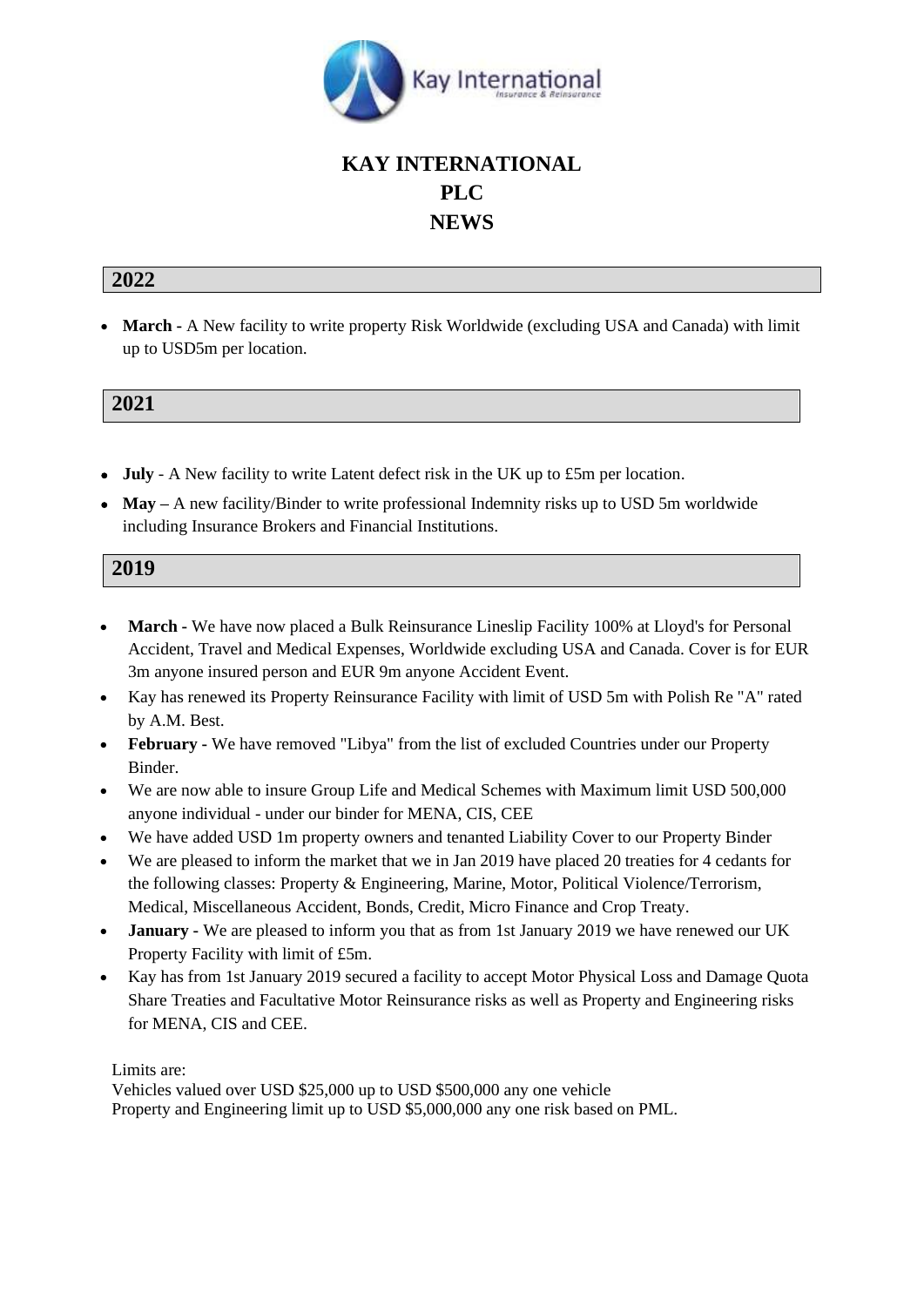• **November -** We in conjunction with Kay International AMEA (DIFC Dubai) have secured a facility/Capacity from Travelers at Lloyd's "A" rated reinsurer to accept: 1. Construction All Risks (CAR) and Third Party Liability.

2. Erection All Risks (EAR) and Third Party Liability. Our line will be USD 25,000,000 on any one event per declaration. We can accept risks located in or emanating from the Middle East, Africa and Asia.

- **October -** We are pleased to announce that we have a worldwide facility to write Tour Operators Liability Insurance/Reinsurance with a "A" rated carrier. Limit up to USD3m per risk
- **June** We are pleased to announce that Swiss Re has given us USD 50m binding facility to write Contractors Plant and Equipment (CPE), Construction All Risks (CAR), Erection All Risks (EAR) and Third Party Liability with a limit of USD2m.
- The risk must be located in Poland, Czech Republic, Slovakia, Slovenia, Hungary, Romania, Bulgaria, Croatia, Serbia, Kosovo, Albania, Macedonia, Bosnia and Herzegovina, Montenegro, Ukraine, Belorussia, Georgia, Moldova, Armenia, Azerbaijan, Kazakhstan, Kyrgyzstan, Uzbekistan and Tajikistan and Turkey.
- **May -** We have obtained a new Bind Authority Line slip from an "A" rated carrier to write up to £2m property (material Damage) including Consequential Loss and Property Owners Liability with a Limit of £2m – Risks location should in the UK
- Kay has a new facultative reinsurance line slip facility with Polish Re "A" rated Reinsurer Limit is USD5m per risk following a recognised "A" rated leader. The areas that we can accept risks are CIS and Central Eastern Europe.
- Kay has obtained a new facility for UK Commercial Property with £5m limit per risk. The security is Ergo (100% owned by Munich Re).
- We are pleased to announce as from 1<sup>st</sup> January 2018, we have secured a new Commercial Property Facility backed by a major International Reinsurance Company. The Capacity we can write is up to USD 15,000,000 line (following a recognised A' rated lead) on Large Industrial and Commercial risks covering Property & Engineering. The Territorial areas we can cover are CIS (Commonwealth of Independent states), CEE (Central & Eastern Europe), Middle East, Middle Asia and Africa

## **2017**

- Kay renewed its professional Indemnity Binding Authority facility with Amtrust, limit is £5m per occurrence.
- Kay renewed it's Marine Cargo Facility with Markel as security cover is USD 5m per shipment (Worldwide).

# **2016**

• Kay agreed to franchise its name to Kay International AMEA, Londongate holds 10% minority holding in the Company. Kay handles the reinsurance of the operation at Lloyd's.

#### **2018**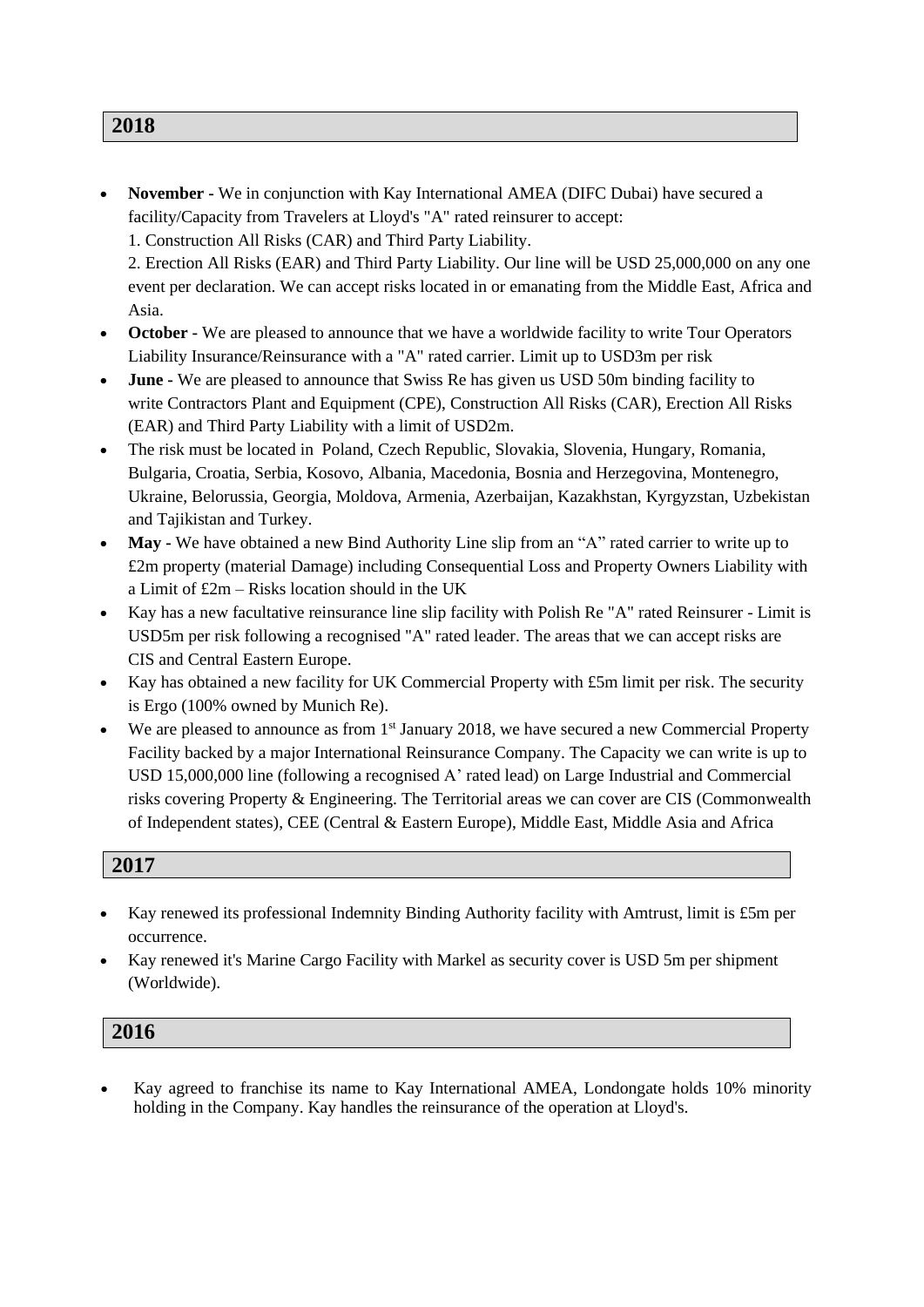## **2015**

- The Insurance Review Interview with Kay International Chairman Brian Salmanpour
- Kay sold its UK direct insurance property portfolio to GB Underwriting in order to concentrate on its International Reinsurance portfolio.
- Mr Walid Sidani has joined the Board of Kay. Mr Sidani was the CEO of Abu Dhabi National Insurance Company (ADNIC)
- Kay signed a cooperation agreement with Istanbul Underwriting Center (IUC) to handle the reinsurance business of IUC at Lloyd's.

#### **2014**

- Kay is pleased to announce that we have commenced a new partnership with GIC Re 'AM Best A Rated' which mandates Kay to develop a portfolio of international facultative risks including property and marine accounts and the facility is a binder with GIC Re to write fortune 1000 companies in the US and in the EU.
- Kay reached an 8000 client base under its binder for UK and International property, Professional Indemnity, General Liability and Marine Cargo.
- Kay has also got its Lloyd's broking License as well as being an approved Lloyd's Coverholder.

## **2013**

- Kay opened its rep office in Romania.
- Kay is activating its Marine Cargo Engine [www.insuremycargo.co.uk](http://www.insuremycargo.co.uk/)

#### **2010**

• Kay placed a Retro Reinsurance facility program with Fairfax Group to underwrite Retro Excess of Loss worldwide.

#### **2006**

• Kay placed the marine cargo reinsurance program for NIOC oil shipments at Lloyd's.

#### **2004**

- Kay reached the 5,000 threshold of 5,000 client base.
- Kay place a Quota Share motor binding authority program at Lloyd's for CIS and Middle East.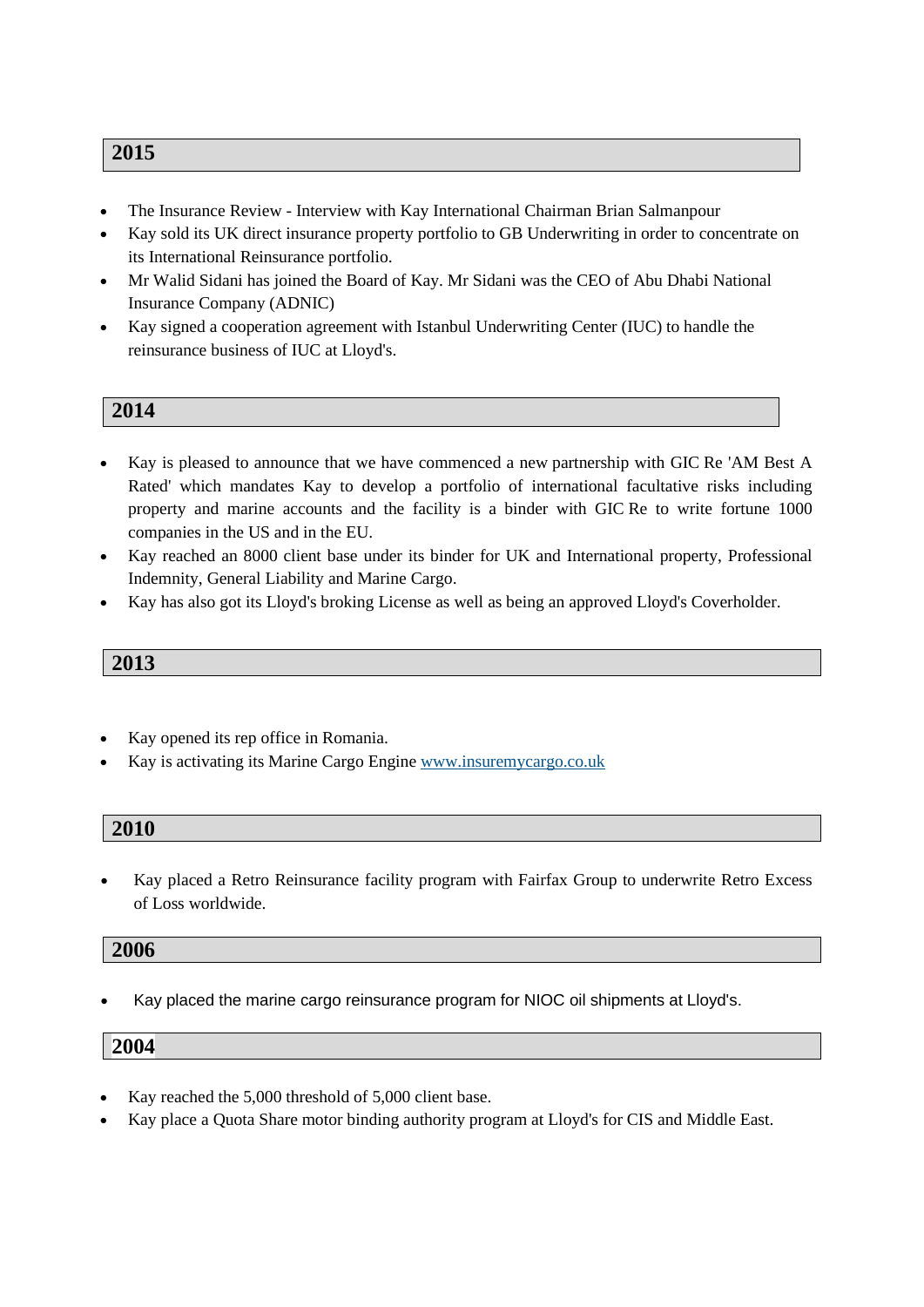#### **2000**

• Kay placed a political unrest cover for the SME companies in Gambia for Londongate Gambia Ins Co.

#### **1999**

- Kay arranged a reinsurance private Medical treaty program for the first time with Hanover Re for London Yerevan Ins Co and London Bishkek Ins Co, part of Londongate Group covering Armenian and Kyrgyz Local population.
- Kay was instrumental in placing a global marine Cargo facility for Atlantic Londongate in Mauritiania, a part of Londongate Group of companies.

#### **1998**

• Kay places a facility for Azeri Custom at Lloyd's to cover non payment of import duty tax for goods going across in Azerbaijan, the cedant was Londongate Azerbaijan part Londongate Group, a company established by Brian Salmanpour.

#### **1996**

• Kay places a contract frustration cover at Lloyd's for Gazprom on behalf of Anglo Russia Insurance company established by Brian Salmanpour - Premium to Lloyd's was in excess of USD 20M.

| 1995 |  |  |
|------|--|--|
|      |  |  |

• Kay places a unique facility at Lloyd's, to insure cleaning up the ash that resulted from the volcanic eruption of Mountain Pinatubo in Philippines.

**1994**

- Kay places a reinsurance facility at Lloyd's, insuring Uzbek cotton shipments worldwide on behalf of Anglo Tashkent insurance company owned by Brian Salmanpour.
- Kay enters the China Market.

## **1993**

• Kay places exclusive facility at Lloyd's to insure Carnet policies in Romania on behalf of Anglo Roman insurance Company owned by Brian Salmanpour.